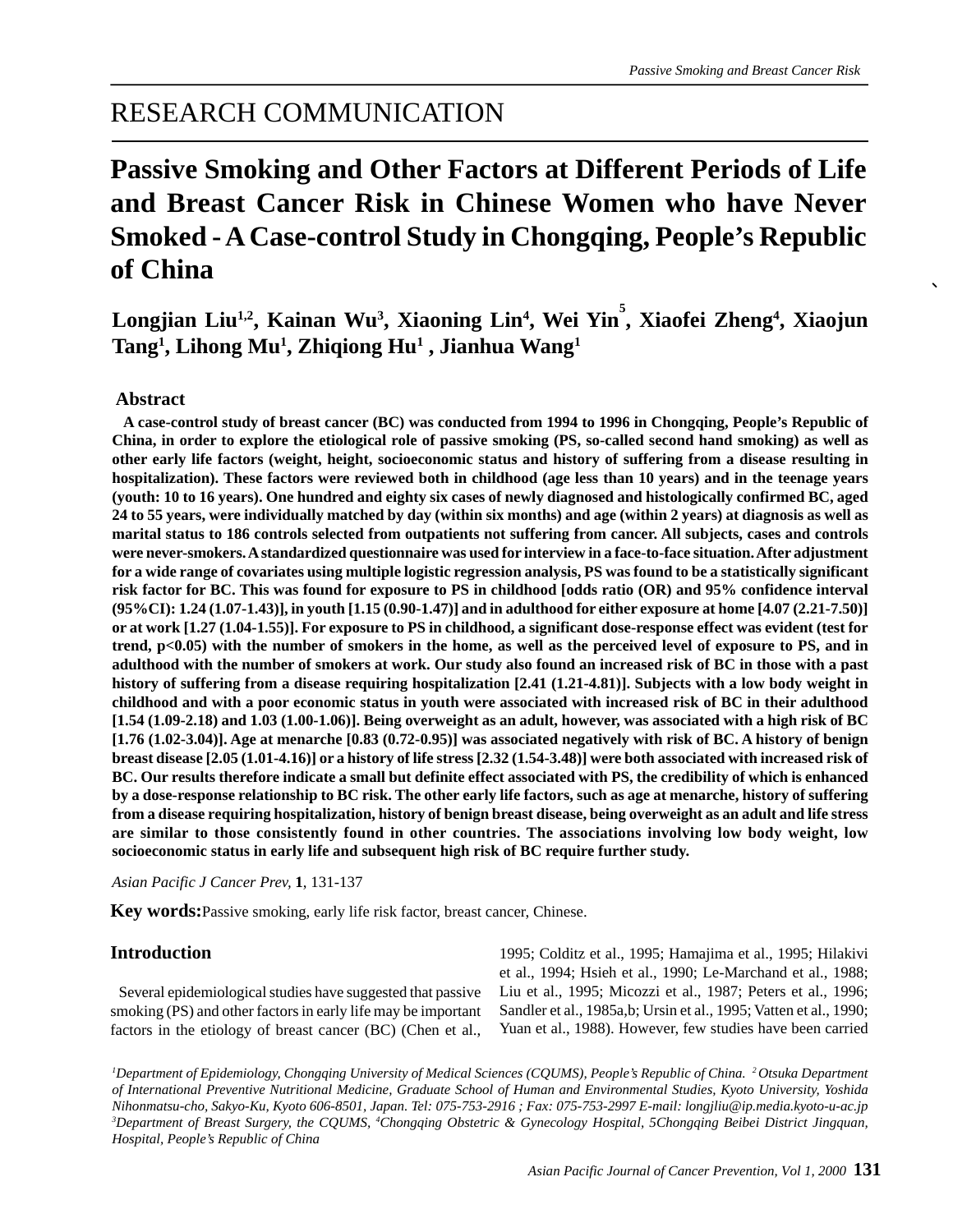#### *Longjian Liu et al*

out in Chinese women, who have much lower incidence and mortality from BC than is found in the West. In the past twenty years, however, BC incidence appears to be increasing in Chinese women (Department of Health, China 1994) and Chinese people have experienced rapid socioeconomic changes, especially in large cities. To explore the relationships between PS and other early life experience risk factors for BC, a case-control study was conducted in Chongqing city, the largest city in the upper reaches of Yangtze River, People's Republic of China.

## **Materials and Methods**

#### *Study subjects*

 The cases (N=186) were histologically confirmed BC in women aged 24 to 55 years, diagnosed in the Teaching Hospital of Chongqing University of Medical Sciences. The age of each case was as on the day of the diagnosis. Three cases who had been smoking were excluded from this analysis, because very few Chinese women smoke, and the present study was focused on risk of PS. One hundred and eighty six controls were selected randomly from women who visited the Departments of Women's Health Care and Breast Surgery over the same time period, but who were proved histologically to be free of cancer. Controls were individually matched to cases based on the date of diagnosis (within six months), age at diagnosis (within two years), marital status and never smoking. Only subjects aged 55 or less were studied both in order to minimize recall bias, and because older women may also have other co-diseases. A standardized questionnaire was used for individual face-to-face interviews.

#### *Assessment of early life experience*

 Two early life periods were defined in the study. The first period termed as "childhood" was defined as age less than 10. The second period defined as "youth" was age 10-16 years old. The main study variables were five: (1) Passive smoking. (2) Body weight. (3) Height. (4) History of diseases leading to hospitalization. (5) Family economic situation. These variables were reviewed, and classified by using categorical groups. For PS, two questions were asked: (1) "Did any person, living in the same house/room with you, smoke near you? If yes, how many smokers were there?" (2) " In general, how much did they smoke? [1=less than 3 cigarettes/day (light),  $2=3$  to 9 cigarettes/day (medium),  $3=10$  to 19 cigarettes/day (heavy) and 4=20 and more cigarettes/day (very heavy)] ". In adulthood, subjects were also asked about their PS status in the workplace: (1) "Are you employed? If yes, do any of your co-workers smoke near you, whilst indoors at work? If yes, how many smokers are there? " (2) "In general, how much do they smoke?" (1=light, 2=medium, 3=heavy and 4=very heavy, the same coding as the above). A question referring to previous body weight was asked "Please describe your body weight during your childhood or youth, compared to average levels for those who had the same age as you, such as your neighbor or classmates" (1=low, 2=slightly low, 3=normal (average), 4=slightly overweight

and 5=overweight). For adulthood, we asked, "Do you feel that your body weight appears to have changed over the two years before you were diagnosed as having BC? Or for controls, "do you feel that your body weight appears to have changed over the last two years? ". The question for height was "How do you compare your height during your childhood and youth in relation to averages for those who were of the same age as you?" (1=below average, 2=average and 3=above average). The question referring to a past history of suffering from a hospitalized disease (HSHD) was "Have you ever been hospitalized owing to any diseases when aged 16 or less (0=no, 1=yes). The question for family economic situation was "Please describe your family economic status compared to average levels in those who were living around you when you were in childhood, in your youth, or as an adult? (1=poor, 2=slightly poor, 3= average and 4=above average). We also assessed stress throughout life by asking "Did you have any serious experiences, which you felt caused great troubles in you life, such as parents/relatives dying, disease, unexpected events, unhappy love affairs, divorce, unemployment, etc (0=no, 1=yes)?". Before the formal study was carried out a pilot study with ten pairs of cases and controls was conducted, so as to test and modify the research questionnaire.

#### *Statistics*

 Crude odds ratio (OR) and 95% confidence intervals (95%CI) were calculated initially (with adjustment for the matching variables, only). Chi square tests for 2 by 2 tables and for trends were used where appropriate. Multiple conditional logistic regression models were performed to examine the independent effects of PS and other early life experiences factors on risk of BC. All data analyses were conducted using PC-SAS version 6.06 (SAS Institute 1990).

### **Results**

#### *Selected characteristics of the study subjects*

 The mean ages were 41 years [standard deviation (SD)=5.9] in the cases, and 40 (5.9) in the control group, with no significant difference between cases and controls across age groups. Of the 186 controls, 71% did not have any breastrelated disease (Table 1).

#### *Univariate analysis (adjustment for matching variables only)*

 Table 2 compares the results between cases and controls. Age at menarche  $(>=13$  years) was associated with a low risk of BC [OR (95%CI): 0.43 (0.24-0.77)]. Age at first childbirth  $(>=30 \text{ years})$ , age at menopause  $(<45 \text{ years})$ , education level (none or primary education level as a reference), occupation status (professional as a reference) and family history of cancer did not show a statistically significant relationship with BC. A history of suffering from a hospitalized disease (HSHD) was also not associated statistically with a high risk of BC in the univariate analysis. A history of benign breast disease (histologically proven) and life stress appear to have a significant association with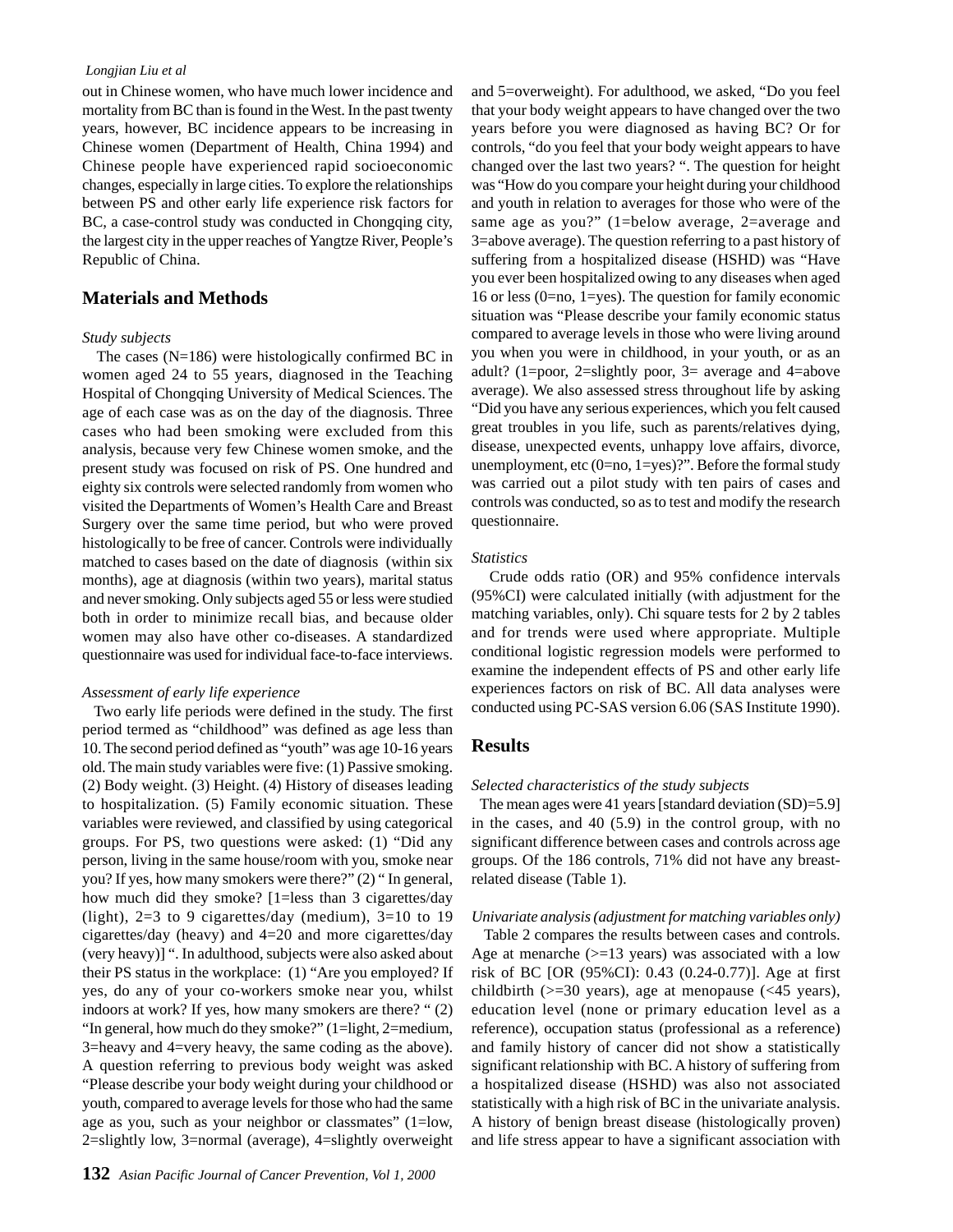|                  | Cases |        | Controls |        |                 | Cases |        | Controls |        |
|------------------|-------|--------|----------|--------|-----------------|-------|--------|----------|--------|
|                  | No.   | (% )   | No.      | (% )   |                 | No.   | (% )   | No.      | (% )   |
| Age (yrs)        |       |        |          |        | Occupation      |       |        |          |        |
| 24-29            | 9     | (4.8)  | 9        | (4.8)  | Professional    | 85    | (45.7) | 46       | (24.7) |
| 30-34            | 16    | (8.6)  | 24       | (12.9) | Worker          | 54    | (29.0) | 122      | (65.6) |
| 35-39            | 42    | (22.6) | 47       | (25.3) | Farmer          | 39    | (21.0) | 12       | (6.5)  |
| 40-44            | 57    | (30.7) | 52       | (28.0) | <b>Others</b>   | 8     | (4.3)  | 6        | (3.2)  |
| 45-49            | 51    | (27.4) | 44       | (23.7) |                 |       |        |          |        |
| $50 - 55$        | 11    | (5.9)  | 10       | (5.4)  |                 |       |        |          |        |
|                  |       |        |          |        | Disease status  |       |        |          |        |
| <b>Education</b> |       |        |          |        | Mastopathy      |       |        | 27       | (14.5) |
| None/primary     | 7     | (3.8)  | 6        | (3.2)  | Fibroadenoma    |       |        | 7        | (3.8)  |
| Secondary        | 41    | (22.0) | 11       | (5.9)  | <b>Mastitis</b> |       | 2      | (1.1)    |        |
| High school      | 103   | (55.4) | 147      | (79.0) | <b>Others</b>   |       |        | 18       | (9.7)  |
| College/above    | 35    | (18.8) | 22       | (11.8) | No diseases     |       |        | 132      | (71.0) |

## **Table 1 Main Demographic Variables for Cases and Controls, and Disease Status for the Control Group**

**Table 2 Odds Ratios (ORs) and OR 95% Confidence Intervals (95%CI) for Reproductive and Demographic Variables, History of Disease and Passive Smoking in Adulthood**

| Factors                                                            | No. of cases | No. of controls | <b>OR</b>    | <b>OR 95%CI</b>  |
|--------------------------------------------------------------------|--------------|-----------------|--------------|------------------|
| Age at menarche $(>=13 \text{ yrs})$ (yes/no)                      | 140/46       | 163/23          | 0.43         | $(0.24 - 0.77)$  |
| Age at first childbirth $(>=30 \text{ yrs})$ (yes/no) <sup>#</sup> | 9/149        | 8/144           | 1.09         | $(0.37 - 3.19)$  |
| Age at menopause $(<45 \text{ yrs})$ (yes/no) <sup>##</sup>        | 5/11         | 4/18            | 2.05         | $(0.36 - 12.01)$ |
| <b>Education</b> levels                                            |              |                 |              |                  |
| None or primary                                                    | 7            | 6               | 1            | (reference)      |
| Secondary                                                          | 41           | 11              | 3.19         | $(0.75 - 13.78)$ |
| High school                                                        | 103          | 147             | 0.60         | $(0.17 - 2.06)$  |
| College or above                                                   | 35           | 22              | 1.36         | $(0.35 - 5.34)$  |
| Occupation                                                         |              |                 |              |                  |
| Professional                                                       | 85           | 46              | $\mathbf{1}$ | (reference)      |
| Worker                                                             | 54           | 122             | 0.24         | $(0.14 - 0.40)$  |
| Farmer                                                             | 39           | 12              | 1.76         | $(0.79 - 3.95)$  |
| Other                                                              | 8            | 6               | 0.72         | $(0.21 - 2.52)$  |
| Family history of cancer (yes/no)                                  | 23/163       | 15/171          | 1.61         | $(0.77 - 3.37)$  |
| Hospitalization at age $\leq$ 16 yrs (yes/no)                      | 33/153       | 21/165          | 1.69         | $(0.90 - 3.19)$  |
| History of benign breast disease (yes/no)                          | 32/154       | 18/168          | 1.94         | $(1.01 - 3.77)$  |
| History of stress (yes/no)                                         | 38/148       | 22/164          | 1.91         | $(1.04 - 3.52)$  |
| X-ray exposure (yes/no)                                            | 94/92        | 76/110          | 1.48         | $(0.96 - 2.28)$  |
| Passive smoking in the workplace                                   |              |                 |              |                  |
| in adulthood (yes/no)                                              | 97/89        | 77/109          | 1.54         | $(1.00-2.37)$    |
| $0$ (none-smokers)                                                 | 89           | 109             | 1            | (reference)      |
| 1-4 smokers                                                        | 61           | 48              | 1.56         | $(0.95 - 2.56)$  |
| 5-9 smokers                                                        | 12           | 19              | 0.77         | $(0.33 - 1.78)$  |
| $>=10$ smokers                                                     | 24           | 10              | 2.94         | $(1.26 - 6.99)$  |
| Test for trend                                                     |              |                 | p<0.05       |                  |

# : applies to 157 cases and 153 controls; ##: applies to 16 cases and 22 controls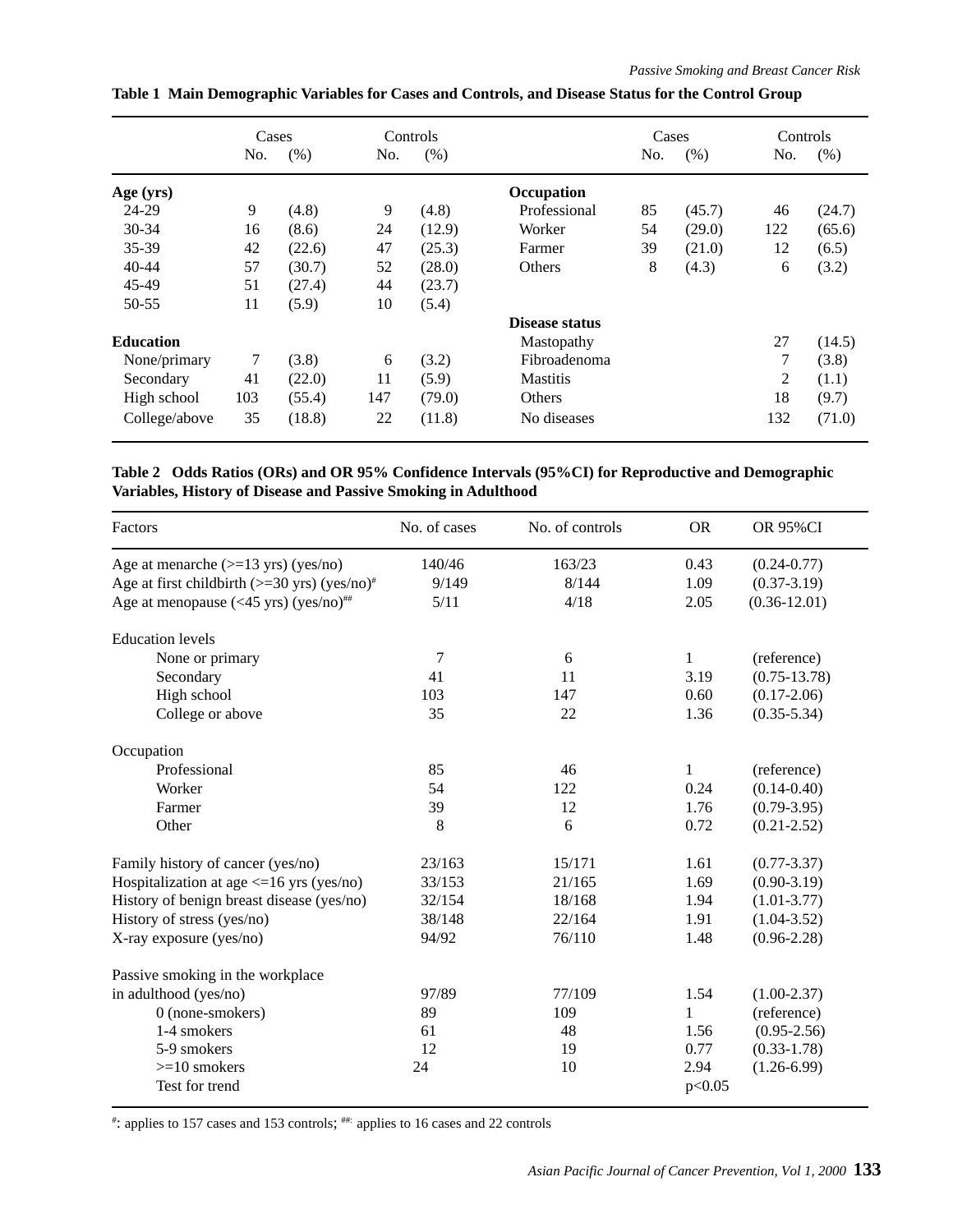#### *Longjian Liu et al*

risk of BC: with ORs (95%CI) of 1.94 (1.01-3.77) and 1.91 (1.04-3.52), respectively. PS in the workplace appeared to have a statistically significant association with BC [1.54 (1.00-2.37), p=0.048]. A dose-response relationship between exposure to smokers and risk of BC was observed (test for trend  $p<0.05$ ).

 Table 3 shows the OR (95% CI) of BC for selected variables at three life periods. In childhood, women of low weight were at increased risk of BC [OR (95%CI): 2.43 (1.45-4.07) and 2.73 (1.32-5.68) for those with slightly low and low body weights compared to those with average levels]. Height was not a significant risk factor for BC (95% CI of OR includes 1). Exposure to PS at home and poor family socioeconomic status were associated significantly with a high risk of BC (test for trend  $p<0.05$ ).

 Women of low weight as teenagers (youth) were also at increased risk of BC. Again, height was not a significant risk factor. Increasing frequency of exposure to smokers and exposure to higher smoking levels at home appear to be associated with a higher risk of BC, but these effects were not statistically significant (test for trend p>0.05). Poor socioeconomic status during the teenage years increased the risk of BC (test for trend  $p<0.05$ ).

 In adulthood, both low weight and overweight appeared to be associated with BC. Increased level of exposure to smoking at home was associated with an increased risk of BC (test for trend  $p<0.01$ ). Poor socioeconomic status again appeared as a risk factor for BC (test for trend p<0.01).

#### *Multiple conditional logistic regression analysis*

 To explore the independent risk effects of PS, and of other early life experience factors on BC, several covariates were adjusted by using conditional logistic regression models. These variables included education (coding 1, 2, 3 and 4 for none/primary, secondary, high school and college/above levels), occupation (1, 2, and 3 for farmer, worker/other and

| Factors                                                                                                       | In childhood (age $< 10$ )<br>$\text{Cases}$<br>Controls | Odds ratio<br>(95%CI)                                                                                       | In youth (age $10-16$ )<br>$\text{Case}$<br>controls                                                                         | Odds ratio<br>$(95\%CI)$                                                                                       | In adulthood<br>$\text{Case}$<br>controls | Odds ratio<br>(95%CI)                                                                                           |
|---------------------------------------------------------------------------------------------------------------|----------------------------------------------------------|-------------------------------------------------------------------------------------------------------------|------------------------------------------------------------------------------------------------------------------------------|----------------------------------------------------------------------------------------------------------------|-------------------------------------------|-----------------------------------------------------------------------------------------------------------------|
| Body weight<br>Low<br>Slightly low<br>Average <sup>#</sup><br>S-overweight##<br>Overweight<br>Test for trend  | 29/16<br>66/41<br>75/113<br>16/12<br>0/4<br>$\sim$       | 2.73 (1.32-5.68)<br>$2.43(1.45-4.07)$<br>1 (reference)<br>2.01 (0.84-4.38)<br>$P<0.01$ (average to low)     | 22/14<br>59/25<br>85/130<br>20/14<br>0/3<br>$\sim$                                                                           | $2.04$ $(1.10-5.27)$<br>$3.61$ $(2.03-6.44)$<br>1 (reference)<br>2.18 (0.99-4.86)<br>$p<0.01$ (average to low) | 3/1<br>59 / 22<br>69/110<br>55/53         | 4.78 (0.43-121.8)<br>4.28 (2.32-7.93)<br>1 reference)<br>1.65<br>$(0.99 - 2.76)$<br>$p<0.01$ (no change to low) |
| Height<br>Below average<br>Average<br>Above average                                                           | 42/28<br>115/120<br>29/38<br>0.80                        | $1.57$ $(0.88-2.79)$<br>1 (reference)<br>$(0.44 - 1.42)$                                                    | 48/18<br>109/127<br>29/41                                                                                                    | $1.17$ $(0.70-1.93)$<br>1 (reference)<br>$0.82$ $(0.46-1.46)$                                                  |                                           |                                                                                                                 |
| No. of exposed to smokers at home<br>$\boldsymbol{0}$<br>1<br>$\sqrt{2}$<br>$>=3$<br>Test for trend           | 57/64<br>101/112<br>20/9<br>8/1                          | 1 (reference)<br>$1.01(0.63-1.62)$<br>$2.50(0.98-6.49)$<br>8.98 (1.08-197.3)<br>p<0.05                      | 59/611<br>94/107<br>25/15<br>8/3                                                                                             | 1 (reference)<br>$0.91(0.56-1.46)$<br>$1.72(0.78-3.38)$<br>$2.76(0.62 - 13.8)$<br>p > 0.05                     | 96/114<br>84/65<br>4/5<br>2/2             | 1 (reference)<br>$1.53(0.98-2.40)$<br>$0.95(0.21-4.22)$<br>$1.19(0.12-12.1)$<br>p > 0.05                        |
| Exposed to smoking levels at home<br>$\mathbf{0}$<br>Light<br>Medium<br>Heavy<br>Very heavy<br>Test for trend | 57/64<br>27/44<br>50/43<br>35/24<br>17/11                | 1 (reference)<br>$0.69(0.36-1.31)$<br>$1.31(0.73-2.33)$<br>$1.64(0.83-3.23)$<br>$1.74(0.70-4.36)$<br>p<0.05 | 59/61<br>34 / 450.78 (0.42-1.44)<br>$63/581.12(0.66-1.92)$<br>17 / 131.35 (0.64-3.59)<br>$13/9$ 1.49 (0.55-4.14)<br>p > 0.05 | 1 (reference)                                                                                                  | 96/114<br>8/20<br>51/37<br>18/10<br>13/5  | 1 (reference)<br>$0.47(0.18-1.20)$<br>$1.64(0.96-2.79)$<br>$2.14(0.88 - 5.25)$<br>$3.09(0.98-10.3)$<br>p<0.01   |
| Family economic situation<br>Poor<br>Slightly poor<br>Average<br>Above average<br>Test for trend              | 8/2<br>50/45<br>114/117<br>14/22                         | 1 (reference)<br>$0.28(0.04-1.53)$<br>$0.24(0.03-1.27)$<br>$0.16(0.02-101)$<br>p<0.05                       | 5/3<br>50/33<br>121/135<br>10/15                                                                                             | 1 (reference)<br>$0.91(0.16-4.80)$<br>$0.54(0.10-2.65)$<br>$0.40(0.06-2.61)$<br>p<0.05                         | 14/0<br>16/6                              | 1 (reference)<br>$123/69$ 0.67 (0.02-0.22)<br>$33 / 111$ 0.11 (0.04-0.34)<br>$p<0.01$ )                         |

**Table 3 Early Life Experience in Childhood, Youth and Adulthood for the Risk of Breast Cancer**

#: no bodyweifht change for adults. ##: slightly overweight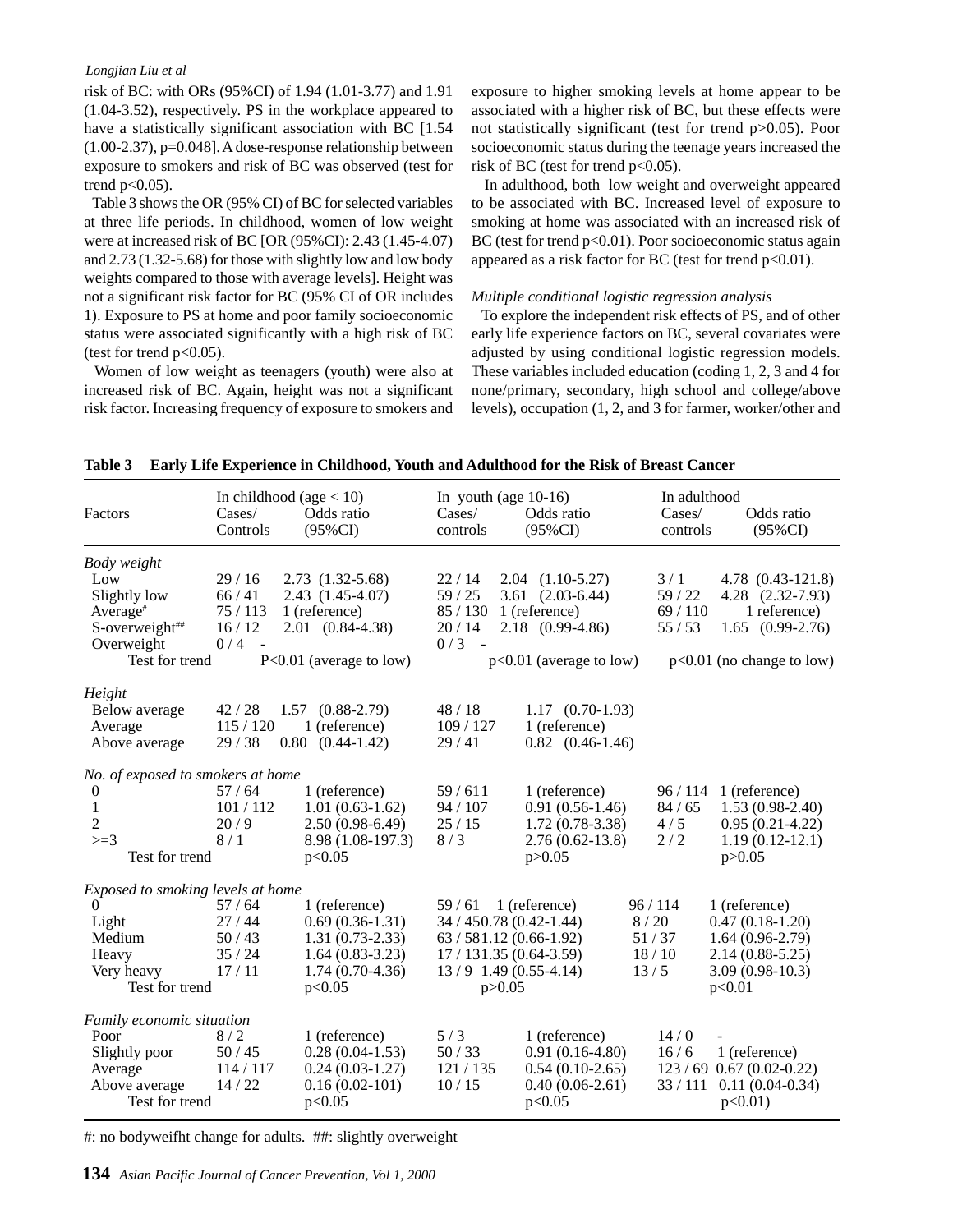professional status), age at menarche (years), age at first childbirth (years), age at menopause (years), exposure to chest X-rays (0, 1 for none and yes), family history of cancer (0, 1 for none and yes), history of benign breast diseases (0, 1 for none and yes), HSHD (0, 1 for none and yes), history of stress (0, 1 for none and yes), and PS index (as a cumulative dose, calculated as the number of smokers times their smoking categories). Because either low body weight or overweight; and low or high economic status (compared to average levels) might be risk factors for BC, two dummy variables were used for each of them. There were, LBW [0, 1 for average body weight (reference) and low body weight], and OBW (0, 1 for average body weight and overweight); LES [0, 1 for average economic status (reference) and low economic status]; and HES (0, 1 for average economic and high economic status).

 In the final logistic regression model, the following factors were selected into the model at p<0.05 (Table 4): (1) Passive smoking at home in childhood [OR (95%CI): 1.24 (1.07- 1.43)]; passive smoking at home in adulthood [4.07 (2.21- 7.50)] and passive smoking in the workplace [1.27 (1.04- 1.55)] increased risk of BC. (2) Age at menarche was negatively associated with risk of BC [0.83 (0.72-0.95)]. (3) Low body weight in childhood and overweight in adulthood were associated with high risk of BC [1.54 (1.09-2.18) and 1.76 (1.02-3.04)], respectively). (4) Low socioeconomic status in youth was associated with risk of BC [1.03 (1.00- 1.06)]. (5) HSHD in childhood/youth [2.41 (1.21-4.81)]; history of benign breast disease [2.05 (1.01-4.16)] and history of life stress [2.32 (1.54-3.48)] were associated with high risk of BC.

## **Discussion**

 The present study showed that PS and several other early life experience risk factors were associated significantly with

#### *Passive Smoking and Breast Cancer Risk*

risk of BC. These main findings are consistent with those of previous studies (Chen et al., 1995; Colditz et al., 1995; Hamajima et al., 1995; Hilakivi et al., 1994; Hsieh et al., 1990; Le-Marchand et al., 1988; Liu et al., 1995; Micozzi et al., 1987; Peters et al., 1996; Sandler et al., 1985a,b; Ursin et al., 1995; Vatten et al., 1990; Yuan et al., 1988;). Two important features of this study, however, were (1) that these results were obtained for Chinese women who have a much lower incidence and mortality rate from BC than do Caucasians. (2) Few Chinese women are smokers (about 4%), while more than 60% of Chinese men aged more than 15 years are smokers. Passive smoking status has become a serious problem in China, either in public places, workplaces or at home, in recent decades. The results of this study not only add evidence to that obtained from other etiological studies of PS in relation to BC, but also provide important messages for public health and prevention of BC.

 Few studies have investigated the association between body weight in early life and subsequent risk of BC. Our results indicate that lower body weight (than average) in childhood is an independent risk factor for BC. This association remained significant after adjustment for other covariates (Table 4). Similar observations in previous studies have been reported in the West (Le-Marchand et al., 1988; Micozzi et al., 1987; Ursin et al., 1995). On the other hand, previous studies (Den et al., 1995; Lubin et al., 1985; Swanson et al., 1989) and this present study all observed that women who are overweight as adults have a higher risk of BC than those with an average (normal) body weight. Some studies suggest that being overweight is associated with high risk of postmenopausal BC, while low body weight has been observed to be a risk factor in pre-menopausal women (Paffenbarger et al., 1980 and Walter et al., 1985). The mechanisms are not clear. However, changes in body weight and menopausal status may both be important predictors for BC. These findings, in general, suggest that having an

| <b>Factors</b>                                               | Regression<br>coefficient | SЕ    | Odds ratio (95% CI)    |
|--------------------------------------------------------------|---------------------------|-------|------------------------|
| Passive smoking at home in childhood (PS index)              | 0.216                     | 0.074 | $1.24$ $(1.07 - 1.43)$ |
| Passive smoking at home in adulthood (PS index)              | 1.404                     | 0.312 | $4.07$ $(2.21 - 7.50)$ |
| Passive smoking at working places in adulthood (PS index)    | 0.238                     | 0.101 | $1.27$ $(1.04 - 1.55)$ |
| Age at menarche (yrs)                                        | $-0.192$                  | 0.073 | $0.83$ $(0.72 - 0.95)$ |
| Low body weight in childhood $(y/n)$                         | 0.433                     | 0.176 | $1.54$ $(1.09 - 2.18)$ |
| Overweight weight in adulthood $(y/n)$                       | 0.566                     | 0.278 | $1.76$ $(1.02 - 3.04)$ |
| Low family economic situation in youth $(y/n)$               | 0.029                     | 0.013 | $1.03$ $(1.00 - 1.06)$ |
| History of hospitalized diseases in childhood/youths $(y/n)$ | 0.881                     | 0.352 | $2.41(1.21 - 4.81)$    |
| History of benign breast disease $(y/n)$                     | 0.717                     | 0.362 | $2.05$ $(1.01 - 4.16)$ |
| History of life stress $(y/n)$                               | 0.180                     | 0.090 | $2.32$ $(1.54 - 3.48)$ |

**Table 4 Multiple Logistic Regression Analysis Showing Statistically Significant Risk Factors for Breast Cancer**

PS index is calculated as the number of smokers times their smoking categories (1=light, 2=medium, 3=heavy, 4=very heavy).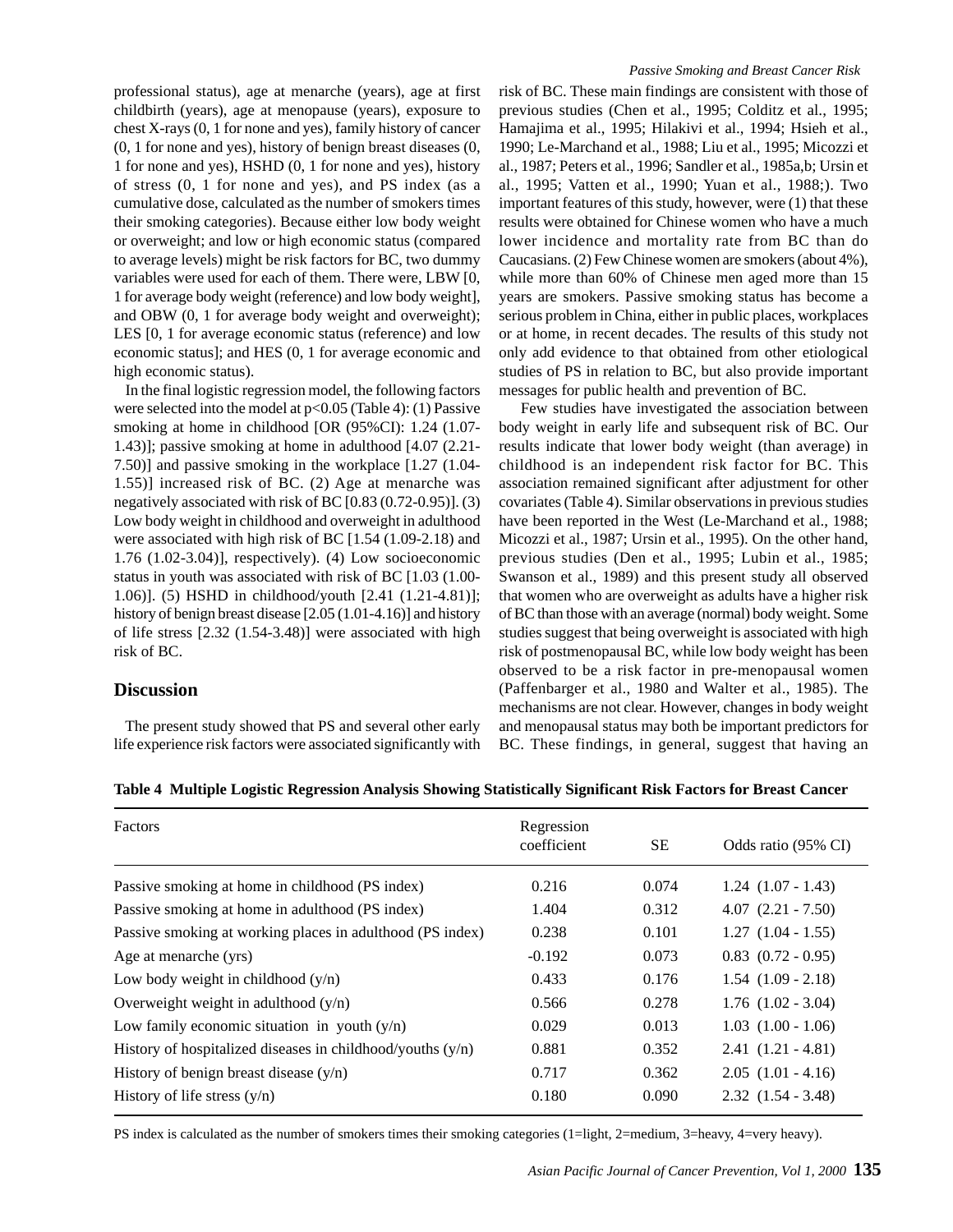#### *Longjian Liu et al*

appropriate body weight at all stages of life should benefit women's health.

 Although several studies have demonstrated that poor socioeconomic status is significantly associated with risk of cardiovascular disease and all causes of death, there has been no report, to our knowledge, of an association between socioeconomic status in early life and subsequent risk of BC (Van et al., 1995). In the present study, we observed that poor socioeconomic situation in early life was associated significantly with a subsequent high risk of BC. Although poor socioeconomic status may be a marker for other factors, such as previous history of suffering from hospitalized disease, benign breast disease or life stress, the association between early life economic situation and risk of BC was still statistically significant after adjustment for several covariates. Benign breast disease and life stress, in particular, have been described as risk factors in other studies (Chen et al., 1995; Colditz et al., 1995; Hislop et al., 1981), and we have also observed this in the present investigation.

 No published data have previously examined a relationship between HSHD (history of suffering from a hospitalized disease) in early life and subsequent risk of breast cancer. Our results showed that HSHD may be an independent risk factor for breast cancer. This may also indicate that poor health status in early life could play an important role in the subsequent development of breast cancer.

 Vatten et al. reported (Vatten et al., 1990) a positive association between height and risk of breast cancer, but other studies (Le-Marchand et al., 1988 and Kenji et al., 1994) did not find an association between children's height and subsequent risk of breast cancer. Similarly, our study found no such association.

 A family history of breast cancer and exposure to chest X-rays were observed as risk factors for breast cancer in other studies (Colditz et al., 1993; Segala et al., 1991; Slattery et al., 1993; Yuan et al., 1988), but not in the present case (we used family history of cancers as the index, because there were few subjects with family history of BC). Possible limitations in our study are (1) the sample size was too small to test a significant association between family history of BC and risk of BC; (2) our controls were selected from those who sought breast examination and/or routine health examination, so that the controls with chest X-rays may be more prevalent than in the general population. Furthermore, in the study, all cases were survivors, as in most case-control studies. Fatal cases were not included, and those may have had more serious risk profiles than had survivors. This may have led to an underestimation of risk in relation to BC (survival bias). Our present results for odds ratios gave somewhat small values [range of 1.03 (family economic status in youth) to 4.07 (PS at home as adults), Table 4]. The true odds ratios may be even bigger. Therefore, we should to keep in mind of these possible limitations while interpreting our results overall.

 In conclusion, our results indicate that PS in early and later life is associated significantly with risk of BC in Chinese women who have never smoked. These findings highlight the importance of control of smoking. The present study also confirms that other factors, such as age at early menarche, benign breast disease, lifelong stress, as well as being overweight as an adult are important risk factors for BC. The associations between low body weight and low socioeconomic status in early life and subsequent high risk of BC require further study.

#### **Acknowledgments**

 We would like to thank Mr. G Li, Mrs. L Yang, L Qin and JY Wei (students from the Faculty of Preventive Medicine, Chongqing University of Medical Science, PR China) for their active participation in data collection and assistance in parts of the data analyses; Dr. AJ. Sasco (Programme on Cancer Control Prevention, International Agency for Research on Cancer (IARC), Lyon, France) for her great helpful comments on the study design and this early manuscript version (Dr. Longjian Liu, awarded a travel grant from the British Council of UK, visited Dr. Sasco on this study design at IARC before the study was carried out); Drs. CA. Birt (School of Public Policy, The University of Birmingham, Great Britain), YH. Cheng and J. Foody (Department of Community Medicine, The University of Hong Kong, Hong Kong), Y. Yamori and K. Ikeda (Graduate School of Human and Environmental Studies, Kyoto University, Japan) for their encouragement to complete this study, and for their thoughtful review and comments on this manuscript. This work was supported in part by a grant-in-aid for Young Investigators of Chongqing University of Medical Sciences, China. Preliminary report from this study was awarded a travel grant from International Society of Environmental Epidemiology (ISEE), and presented (by Dr. Longjian Liu, the principal investigator) at '96 Annual Meeting of ISEE, Edmonton, Canada, August 17-21, 1996, and published in abstract form (Epidemiology 1996;7:S37).

#### **References**

- Chen CC, David AS, Nunnerley H, et al (1995). Adverse life events and breast cancer: case-control study. *BMJ,* **311**, 1527-30.
- Colditz GA, Frazier AL (1995). Models of breast cancer show that risk is set by events of early life: prevention efforts must shift focus. *Cancer Epidemiol Biomarkers Prev*, **4**, 567-71.
- Colditz GA, Willet WC, Hunter DJ, et al (1993). Family history, age, and risk of breast cancer - Prospective data from the Nurses' Health study. *JAMA,* **270**, 338-43.
- Den TI, Seidell JC, Collette HJ, (1995). Body fat distribution in relation to breast cancer in women participating in the DOMproject. *Breast Cancer Res Treat.* **34**, 55-61.
- Department of Health (1994). 1992 Annual Report on Chinese Disease Surveillance. Beijing, Hua Xia Publishing House P 43- 61.
- Hamajima N, HiroseK, Lnoue M. et al (1995). Age specific risk factors of breast cancer estimated by a case-control study in Japan. *J Epidemiol*. **5**, 99-105.